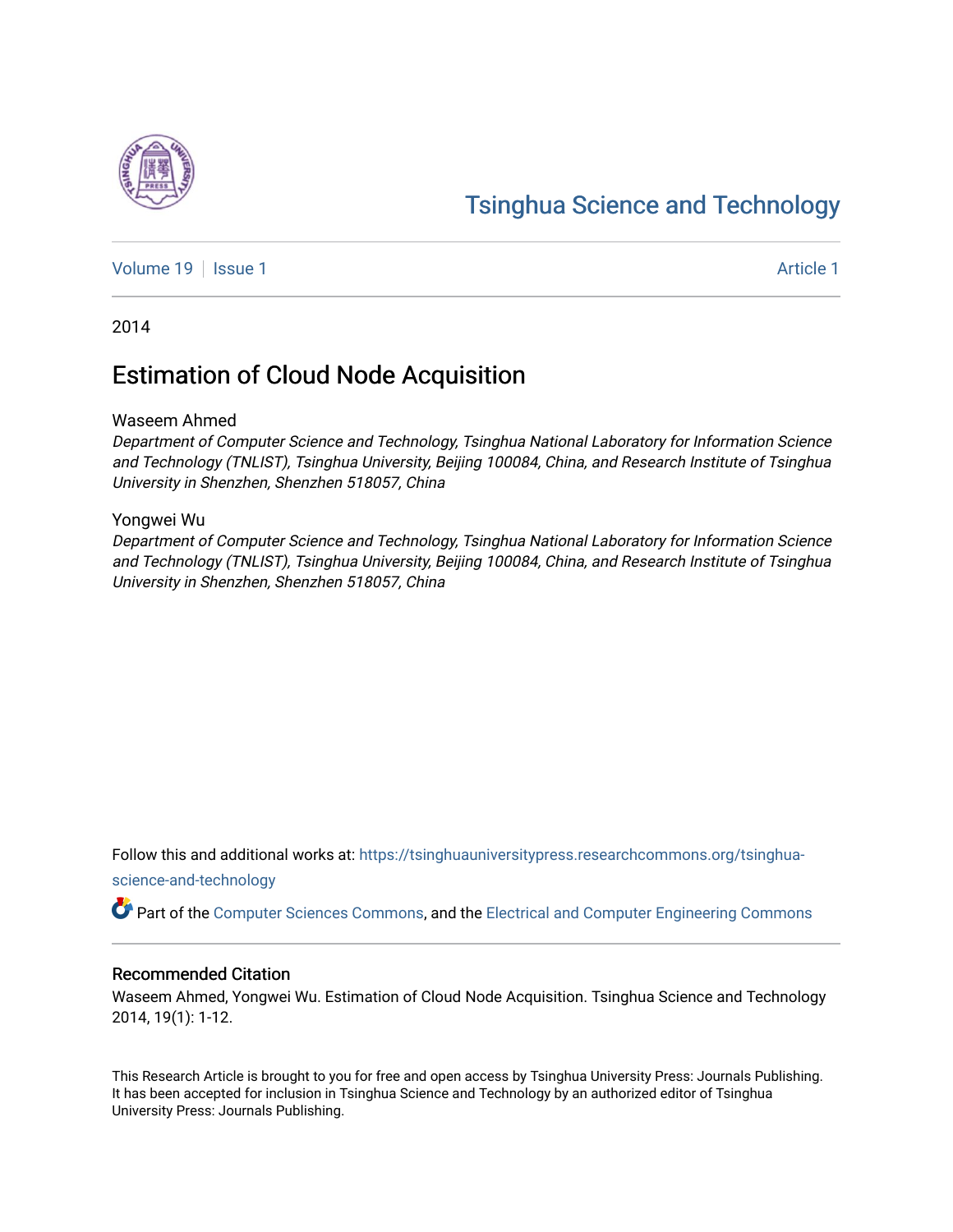## Estimation of Cloud Node Acquisition

Waseem Ahmed and Yongwei Wu

Abstract: Over the past decade, there has been a paradigm shift leading consumers and enterprises to the adoption of cloud computing services. Even though most cases are still in the early stages of transition, there has been a steady increase in the implementation of the pay-as-you-go or pay-as-you-grow models offered by cloud providers. Whether applied as an extension of virtual infrastructure, software, or platform as a service, many users are still challenged by the estimation of adequate resource allocation and the wide variations in pricing. Customers require a simple method of predicting future demand in terms of the number of nodes to be allocated in the cloud environment. In this paper, we review and discuss existing methodologies for estimating the demand for cloud nodes and their corresponding pricing policies. Based on our review, we propose a novel approach using the Hidden Markov Model to estimate the acquisition of cloud nodes.

Key words: cloud computing; resource allocation; hidden states; probability distribution

#### 1 Introduction

Over the past few decade, cloud computing has gained significant popularity in providing a seamless environment to customers having largescale distributed applications. With this emerging technology, clusters of distributed computers provide on-demand computational resources or services to end users over the Internet. As cloud computing continues to gain in popularity and usage, service providers face serious challenges in terms of scalability and complexity $[1]$ . From the perspective of service providers, it is a big challenge to ensure the efficient usage of existing infrastructure and to accurately anticipate future demands. From the end users perspective, it is important to accurately estimate their

future requirements in terms of resource acquisition by analyzing current usage patterns and performance indicators. Researchers in both academia and industry are still trying to achieve a model that can help users to accurately estimate their future resource requirements.

In general, cloud computing provides three main service delivery models, i.e., Software as a Service (SaaS), Platform as a Service (PaaS), and Infrastructure as a Service (IaaS), and users can access these services over the Internet. Regardless of the differences in the design and technical aspects, the main difference between a Service-Oriented Architecture (SOA) and cloud computing is that the latter offers services in a pay-as-you-go manner, which means that users pay only for the services that they actually used within a certain time interval. The pricing model for these services varies depending on the agreed Quality of Service  $(QoS)^{[2]}$ . Nonetheless, users remain skeptical as far as the performance of these services is concerned. In this paper, we discuss mainly the IaaS model because our focus is on the estimation of cloud node acquisition, where a cloud node refers to basic computing resources. Because of performance bottlenecks, users are forced to reserve sufficient resources in advance to ensure that their systems remain

Waseem Ahmed and Yongwei Wu are with the Department of Computer Science and Technology, Tsinghua National Laboratory for Information Science and Technology (TNLIST), Tsinghua University, Beijing 100084, China, and Research Institute of Tsinghua University in Shenzhen, Shenzhen 518057, China. E-mail: wuyw@tsinghua.edu.cn; amw.inbox@gmail.com.

To whom correspondence should be addressed. Manuscript received: 2013-12-02; revised: 2013-12-17; accepted: 2013-12-18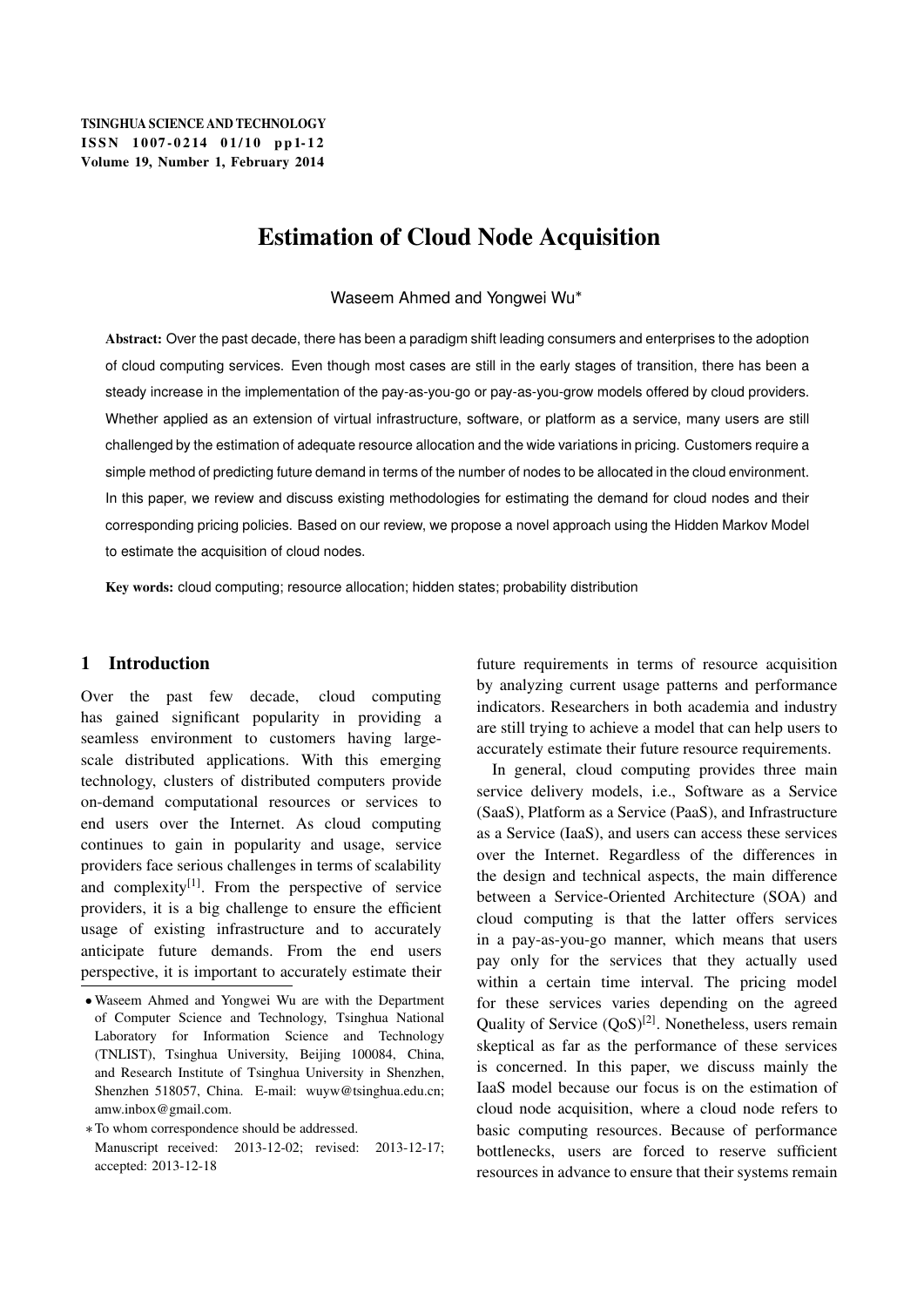up and running. However, there is no standard method for users to measure the performance of such resources, and it is difficult for users to know whether the application in a virtualized platform will subsequently perform better, or the amount of resources that will be required to ensure that the deployed application will perform as required.

IaaS refers to those services that are provided to end users in the form of processing power, storage, networking, and other basic computing resources[3]. Normally, such resources are provided to end users in the form of Virtual Machines  $(VMs)^{[4]}$  running on physical hardware deployed in the providers data center, thus increasing resource utilization. The performance characteristics of VMs are almost similar to that of physical machines<sup>[5]</sup>. Over the last decade, virtualization technology has significantly increased in popularity. According to Huber et al. $^{[2]}$ , the server virtualization market is expected to grow by over 30% in the coming years; nonetheless, virtualization is not simple, and users face many complex issues when managing VMs remotely. These complexities exist because (1) end users do not have access to the physical infrastructure and (2) complex interactions between workload sharing and the applications deployed on VMs have introduced new challenges for researchers. There is no standard way of gauging the status of physical machines deployed at the data centers. If a physical machine crashes, all of the VMs running on it will stop; this will in turn terminate all of the applications deployed on those VMs. Therefore, when deploying enterprise services on such VMs, there is an urgent need for an application or tool that can gauge the status of the underlying physical machines. Currently, end users can use VMs to store, deploy, and execute any application, including the OS. The number of VMs can be increased or decreased dynamically to enable a fast and easily scalable environment depending on variable workloads. The dynamic allocation of resources in a cloud environment has therefore gained significant value in the IT industry. VMs can be migrated between actual machines for better resource utilization. However, users still face performance issues during the live execution of the applications. In this paper, we discuss and highlight these issues in an IaaS environment, and then review existing methodologies that deal with such issues. We have focused specifically on the area of estimating the demand of nodes in

#### 2 *Tsinghua Science and Technology, February* 2014, 19(1): 1-12

a cloud environment to tackle performance issues during various workloads within a certain future time interval  $t$ . Then, we suggest a mechanism to predict or estimate the acquisition of cloud nodes with the help of the Hidden Markov Model (HMM) by recognizing the usage pattern of existing nodes. Our proposed method can be further utilized to select a better virtual environment during run time depending on the status of the underlying physical machines. The reason for focusing on the IaaS model is its importance in the cloud environment. The IaaS model is considered to be the foundation of all other service models, so a performance bottleneck at this level will affect all of the applications running on it. Our contribution to this paper can be summarized as follows:

- Propose a model to analyze and predict reasons for variation in VMs' performance.
- Acquisition of cloud nodes based on VMs' performance.

#### 2 Fundamental Concepts and Terminologies

In the emerging cloud-based IT infrastructure, various providers are trying to offer innovative solutions for different kinds of enterprise applications by utilizing IaaS. The process of selecting a cloud provider(s) from a pool of options is not an easy task. For instance, Microsoft Azure, Amazon EC2, Google App Engine, and Aneka are some examples of existing cloud-based infrastructure[6]. The importance of IaaS is highlighted in a recent report Opsview 2013, where more than 16% of companies are reported to be already using IaaS and more than 30% expect to soon migrate to IaaS.

### 2.1 Cloud architecture

The term cloud computing refers to the parallel and distributed system environment in which users can access various interconnected virtualized computers and different kinds of applications provided by a service provider as a service. The service that is provided depends on mutually agreed terms and conditions between the cloud user and the service provider over the Internet<sup>[6]</sup>. The performance of applications and virtualized computers in real-world scenarios varies with time, and is unpredictable most of the time. Users receive a different QoS when accessing these services over the Internet. The QoS received depends on various factors, such as the quality of the network and the user load. Various studies<sup>[1, 3, 4, 6-9]</sup> have discussed these factors in detail, while they have also ignored others,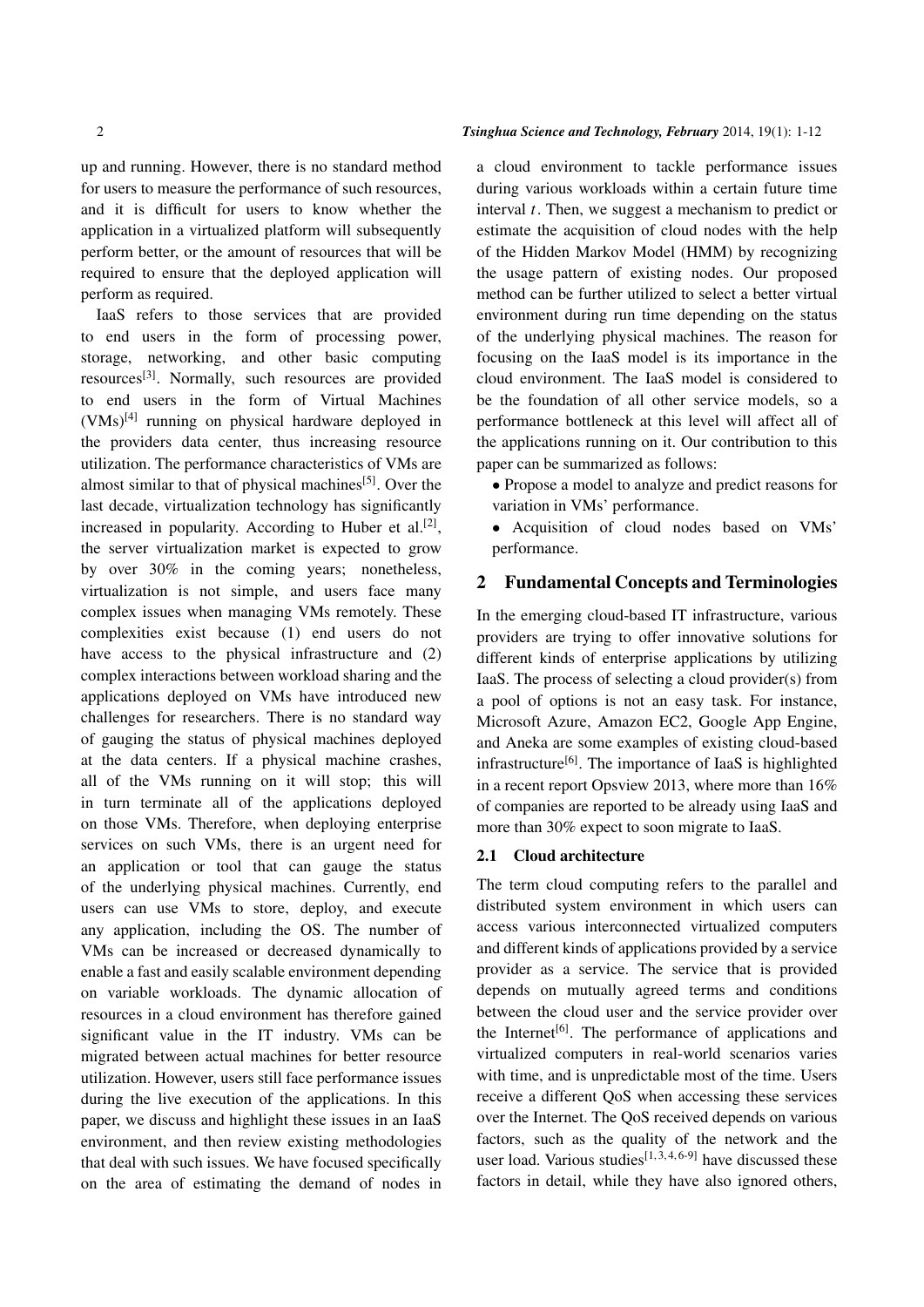which we will discuss later in this paper. Although the cloud environment provides certain compelling features such as the absence of a capital cost, reduced operating cost, high scalability, ease of access, and lower maintenance expense<sup>[10]</sup>, users still face serious problems with respect to the deployment and use of their applications in a cloud environment. Before discussing the details of the IaaS model, it is necessary to first understand the layer architecture of cloud environments. Figure 1 shows the abstract level layer architecture of parallel and distributed system environments, i.e., the cloud environment.

The first layer includes enterprise applications provided by different vendors to their clients. The clients access these applications over the Internet. Salesforce Inc. is one of the largest vendors that provide SaaS. The second layer includes a development platform for building and deploying enterprise applications. Finally, the third layer provides the virtualized hardware on the physical hardware and delivers computing power and other necessary services.

From the layered architecture, we see that actual computing resources are available on multiple data centers. Normally, each data center contains thousands of servers in the form of clusters delivering a well-defined set of services such as unlimited capacity, continuous availability, and improved efficiency<sup>[6]</sup>. These cloud resources are available to the users in the form of virtual machines that provide runtime environments for applications running on the host layer, as shown in Fig. 1. In turn, to ensure the reliability of distributed applications, we are required to examine the reliability of underlying technologies<sup>[11]</sup>. The performance of various applications running on PaaS depends on the performance of underlying computing resources. In this paper, we studied existing papers that discuss the performance of these underlying technologies, and we suggest different models to analyze the performance.

#### 2.2 IaaS model abstract view

The basic purpose of the IaaS model is to provide users with the option of renting infrastructure resources such as computing resources, networking resources, and storage resources as a service<sup>[12]</sup>. Apart from the cost factor, the main objectives of renting these resources are to achieve high scalability and high availability. To allow the end user to manage scalability, i.e., lease resources when needed and for a specified duration, the service provider offers different interfaces that are under the end users' control. Broadly, the implementation of the IaaS model in industry can be further divided into three different categories:

- Computing as a Service;
- Storage as a Service; and
- Network as a Service.

As these resources are virtual servers or VMs on physical servers<sup>[4]</sup>, as shown in Fig. 1, under Computing as a Service, service providers offer raw computing power with self-service interfaces to manage virtual servers or VMs. This helps the provider to dynamically create or terminate VMs upon request by the client. This can be done by integrating hypervisors among all VMs, as shown in Fig. 2. SaaS, which is also known as online storage, enables customers to gain online access to different storage spaces on demand. Service providers integrate all of the physical storage resources in an IaaS environment and either allocate or deallocate virtual storage space based on Service Legal Agreement (SLA). Finally, Network as a Service allows the users to dynamically connect or disconnect virtual networks on demand in the cloud environment. This helps in dividing network request flows to different physical routers to more efficiently manage bandwidth



Fig. 1 Abstract level cloud computing architectural diagram.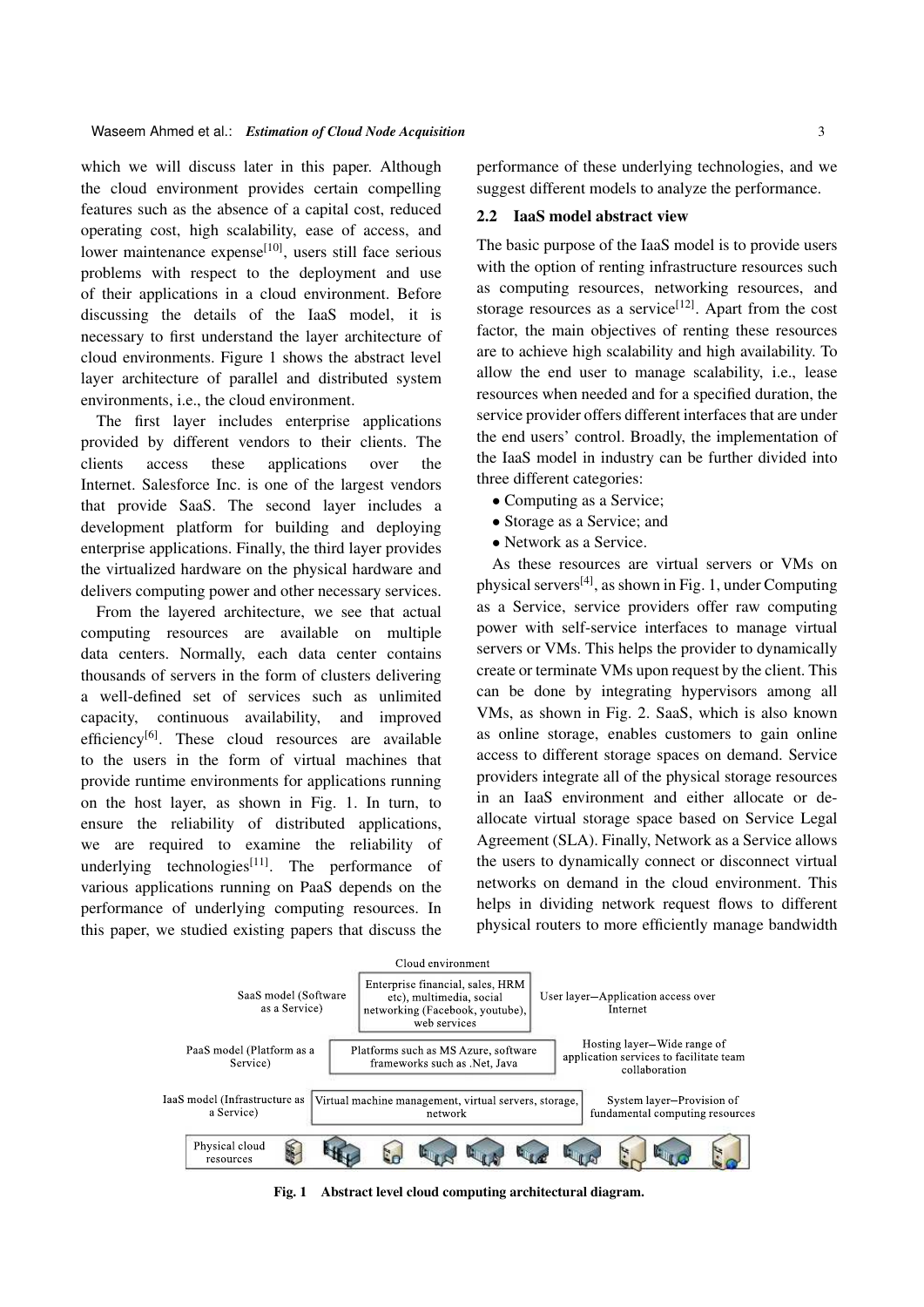

Fig. 2 IaaS layered architecture.

utilization.

The underlying goal for such a virtualization is to provide a highly available and highly reliable environment so that clients can access resources on demand without the need to consider contingency plans in the event that the server or network fails. Generally, IaaS itself has different layers that add different levels of complexity and may cause a performance bottleneck for enterprise applications running on  $IaaS^{[13]}$ . In turn, estimating the performance of IaaS requires that the performance of underlying layers be measured, as shown in Fig. 2.

Generally, the performance of applications in cloud computing is linked with the performance of various resources such as processors, memory, storage, and networks in the cloud<sup>[8]</sup>. Figure 2 shows the layered architecture of IaaS technology, and it is obvious that even IaaS clients do not have access to the physical resources available in data centers. However, they can access different VMs running on the physical hardware<sup>[4]</sup>. Therefore, users can analyze the performance of these VMs only; however, the performance of various VMs depends on underlying physical resources present in data centers. Apart from the performance of physical resources, Armstrong and Piemame<sup>[8]</sup> highlighted the fact that the performance of VM propagation to physical resources and the performance of para-virtualized I/O devices would also affect the overall performance of the cloud environment.

## 2.3 Issues with IaaS model

In cloud computing, virtualization is the most important factor that enables service providers to allocate and deallocate enterprise level resources in a very short time at minimum cost. Although virtualization has become a new technological requirement that offers significant advantages $^{[8]}$ , its increased usage has increased the scope of failure. To achieve the full benefits of this new technological requirement, effective planning is crucial for the successful implementation of a virtualized environment. In traditional computing systems, during a single system or hardware failure or crash, we deal with one server by transferring the load to other servers available in the cluster. However, in virtualization, the failure of a physical machine will halt all of the VMs running on it. Although it is possible to transfer the load to other available VMs, the damage incurred in this case would be comparatively larger than in the case of traditional computing systems. Apart from the failure in the physical machine, another problem in virtualization is the need to shut down all of the VMs when new hardware is to be introduced into the physical machine. Many methods are employed to overcome such issues, such as high-availability clustering<sup>[14]</sup>. However, the presence of low-performance servers and high latency may translate into the loss of customers and user frustration<sup>[15]</sup>. Therefore, this issue needs to be handled in advance to address such exceptions properly and to ensure uninterrupted access to the end users' applications.

Other areas in virtualization are also important, such as security<sup>[16, 17]</sup>, VM backup strategies, and VM sprawl, which, if not addressed properly by service providers, can lead to unreliable solutions. While VMs have some good management tools, the performance optimization tools are not flexible. Therefore, the implementation of solutions on a VM is relatively easy. However, it is challenging to ensure that they have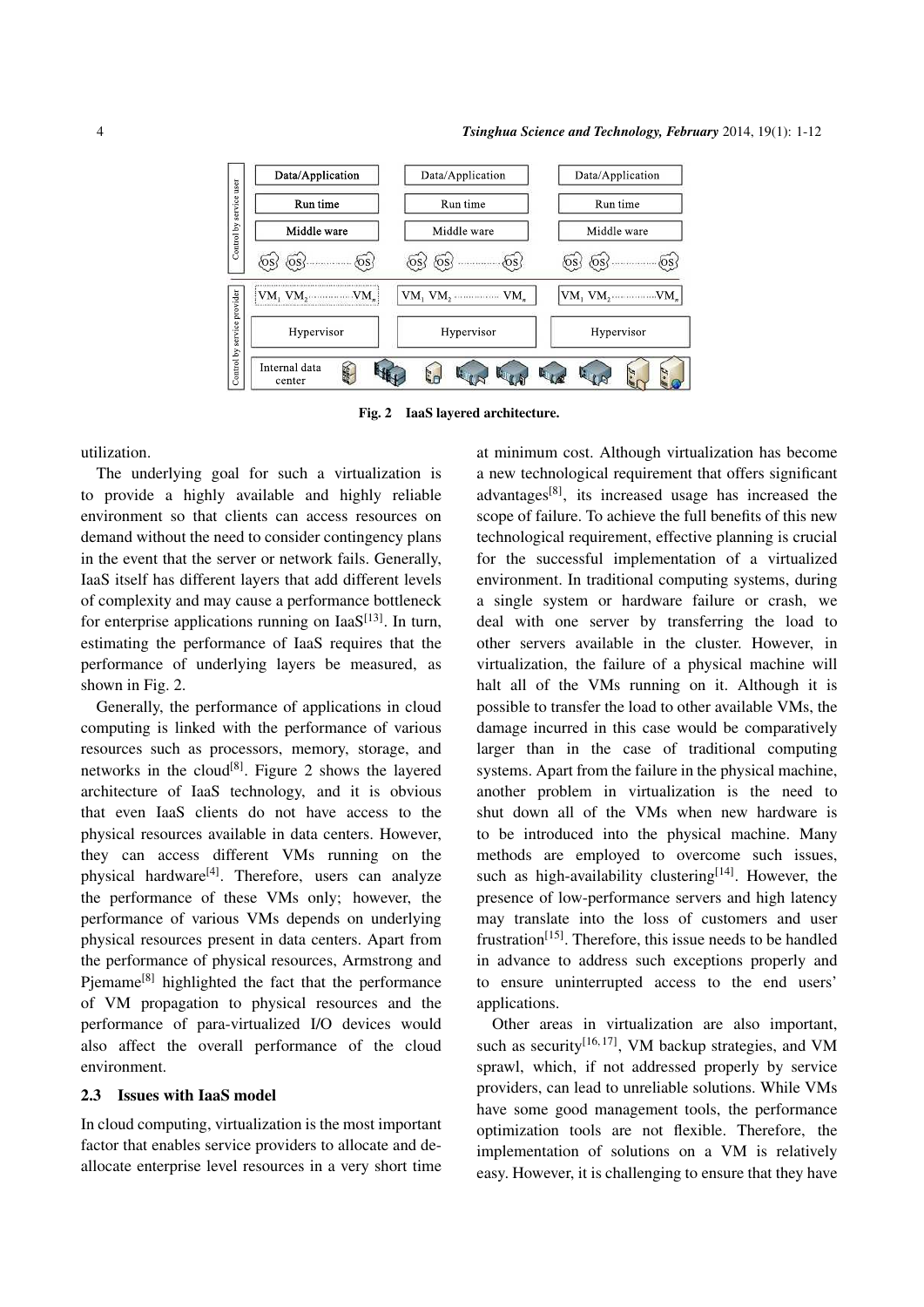good performance. In particular, when I/O intensive applications, for instance, databases, are not addressed properly, it can lead to bottlenecks for Storage Area Networks (SANs). Similarly, as in the cloud environment, users share physical machines because multiple VMs can be deployed on one physical server; therefore, there may be sources of interference among VMs such as in the disk and network  $I/O^{[18]}$ . This sharing can reduce the performance of VMs by increasing the run time of different tasks running on the VM.

#### 3 Proposed Model

As discussed in Section 2.2, the IaaS model does not allow users to access actual physical machines. Instead, users have access to the VMs deployed on those machines. The failure of a physical machine can prevent access to all of the VMs running on it. As these physical machines are hidden from the users, we propose the HMM model to find the probabilistic behavior of actual physical machines. With the help of HMM, the probabilistic behavior of physical machines can be analyzed in two ways:

• Step 1 Observe the probabilistic relation among hidden physical machines with various VMs deployed on them.

• Step 2 Determine the probabilistic behavior of physical machines using information observed in Step 1.

## 3.1 Performance analysis of physical machines with HMM

HMM is a powerful statistical tool for modeling generative sequences that can be characterized by an underlying process that generates observable sequences<sup>[15]</sup>. The term hidden specifies that the internal structure of the system is hidden from the users, as shown in Fig. 1. While users do not know the state in which the system may exist, they can have a probabilistic insight of the system. In HMMs, there may exist N hidden states, a transitional probability matrix  $A = [a_{ij}]$ , which stores the probabilities between hidden state  $i$  following state  $i$ , and an observation matrix  $\mathbf{B} = [b_i(k)]$ , which represents observation k being produced at any specific state  $i$ . Each state can produce any number of observable symbols based on the observation probability distribution  $b_i(k)^{[19]}$ and  $\pi$ , which specifies the initial probability for each state. Three fundamental issues that can be resolved using HMM are evaluation, decoding, and training. More details of HMMs can be found in Ref. [15]. With HMM, the probabilistic behavior of physical machines can be observed using a two-step process as follows.

• Train the model and calculate the HMM parameters. The Baum-Welch algorithm, which is a particular case of the Expectation Maximization (EM), can be used to train the model.

 After calculating the HMM parameters, the current state of the IaaS environment can be analyzed using the VITERBI algorithm, and then based on the current state, the future state of IaaS environment is estimated using the first passage time distribution.

In our model, the underlying physical machines are referred to as hidden states, and each machine consists of N VMs that are deployed on it. The performance of each VM, such as Good (G), Normal (N), and Bad (B), is considered as an observation in our model. Users can only observe the performance of VMs in terms of G, N, and B indicators, and have no direct means of otherwise finding the performance of the underlying physical machines. When a VM performs imperfectly, this exceptional delay is believed to be because of the underlying physical machine. If we can compute the probabilistic behavior of the underlying machines, we can then predict which particular set of VMs will behave imperfectly in future during a certain time interval. Therefore, in our model we can have two assumptions:

 Performance observations (Good, Normal, Bad) of different VMs have special patterns linked with the performance of underlying machines.

 Physical machines are hidden and their number is unknown.

As HMMs have been successfully used in pattern recognition applications<sup>[15]</sup>, the first assumption is based on the fact that the failure of physical machines has a direct impact on VMs that are deployed on them. Based on various failure types in physical machines, the system may therefore lead us to a specific pattern of VMs performance issues. Therefore, according to the first assumption, there is a relation between the failure types in physical machines and performance bottlenecks in VMs. By analyzing various performance bottlenecks in VMs, we can identify the failures in physical machines. The second assumption perfectly matches with the HMM, as physical machines are hidden and cannot be observed directly by the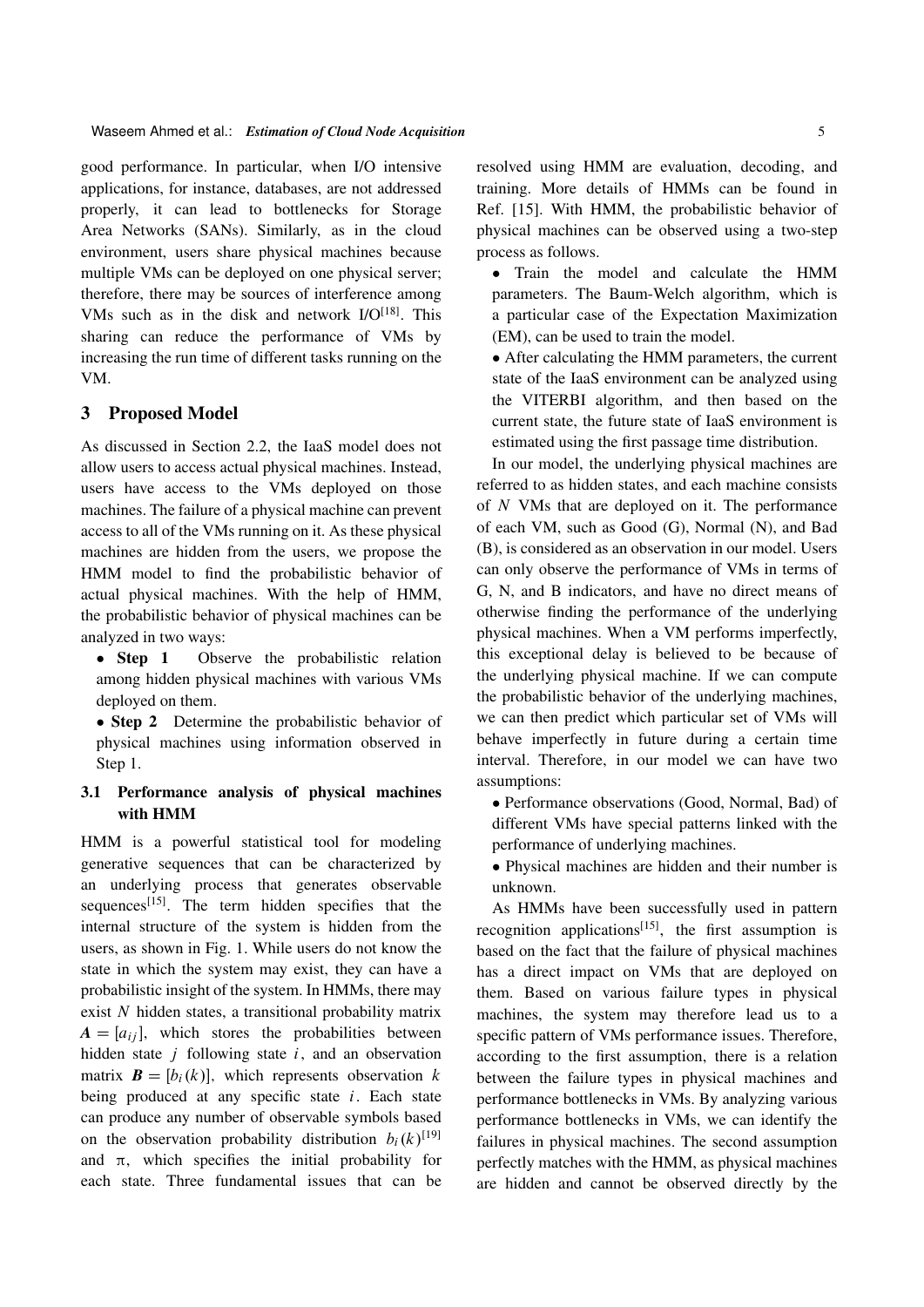Table 1 Training sequence obtained from VMs Logs.

users. We can therefore define some basic parameters of the HMM in terms of the cloud environment in the following.

• States: the number of hidden states representing actual machines deployed at the data center.

 Observations: Distinct output observations, i.e.,  $V = (Normal, Delay, and Error/Crash), such that$ the output observation at time t is  $O_t$ , where the sequence of observations is  $O = O_1, O_2, \cdots, O_t$ . Here the sequence of observations represents the QoS attributes of VMs.

 $\bullet$   $a_{ij}$  represents the transitional probability from hidden state  $i$  following  $j$ .

 $\bullet$  b<sub>i</sub> represents the probability of a hidden state that generates outputs being produced from hidden state  $\dot{j}$ .

 The initial probability distribution values of underling hidden states  $\pi$ .

#### 3.2 Training the model

Generally, the HMM is trained using observation sequences, which can be formed from historical data. The purpose of training the HMM is to obtain optimal HMM parameters, which can be achieved using the Baum-Welch algorithm.

To form the training sequences, we obtained the VMs logs, and transformed the performance indicators into G, N, and B results, such that failures are represented by performance indicator B, as shown in Fig. 3. In our model, we modeled physical machines that have failures with special hidden states represented by  $S_{\text{urel}}$ , which affects the VMs, as shown in Fig. 1. Then, observation symbols G, N, and B are used as a training sequence to train the model, as shown in Table 1. The purpose of training is to adjust the HMM parameters such that the performance indicators are best represented by the model. Also, the model transits to an



Fig. 3 Hidden states and corresponding observation symbols.

| Sequence no. | Performance | Sequence no. | Performance |
|--------------|-------------|--------------|-------------|
|              | indicator   |              | indicator   |
| 1            | G           | 13           | G           |
| 2            | G           | 14           | G           |
| 3            | G           | 15           | G           |
| 4            | G           | 16           | B           |
| 5            | N           | 17           | N           |
| 6            | G           | 18           | G           |
| 7            | N           | 19           | G           |
| 8            | N           | 20           | N           |
| 9            | N           | 21           | N           |
| 10           | G           | 22           | B           |
| 11           | В           | 23           | N           |
| 12           | G           |              |             |

unreliable state whenever a performance indicator with B occurs in the training sequence.

## 3.3 Predicting the state of the system

Predicting the state of the environment involves two steps. Firsty, compute the current state of the environment, secondly, predict the future state based on the current state. The current state of the environment can be considered as a vector of probabilities that they were in the hidden state  $S_i$ during a time interval  $t$  having performance indicators  $O = O_1, O_2, \dots, O_t$ . Then, the current state of the system can lead us to predict their future state. The VITERBI algorithm in HMM helps us to compute the current state of the system, i.e.,

\n
$$
\text{Status} = \text{Max}(S_1, S_2, \cdots, S_{n-1})
$$
\n

\n\n $P(S_1, S_2, \cdots, S_{n-1}, S_n = i, O | \lambda)$ \n

\n\n (1)\n

Here, "Status" represents the current status of the system, i.e., it represents the maximum probability (computed maximum of all possible hidden state sequences) that the model went through hidden states  $S_1, S_2, \dots, S_{n-1}$ , and the system is in state i at hidden state *n*. In other words,  $S_n = i$  while observing  $O_1$ ,  $O_2$ ,  $\cdots$ ,  $O_n$ .

To predict the future state of the system, we can calculate  $P_{\text{ur}}(n)$ . Here,  $P_{\text{urel}}(n)$  shows that the probability of hidden state  $S_k$ ,  $k = 1, 2, \cdots, n$ , in the *n*-th time interval is unreliable, or hidden state  $S_k$  is responsible for the imperfect performance of the VM during the  $n$ -th time interval.

This probability is calculated by the First Passage Time Distribution. Let  $T_k$  be the time (known as First Passage Time in the  $n$ -th time interval during which the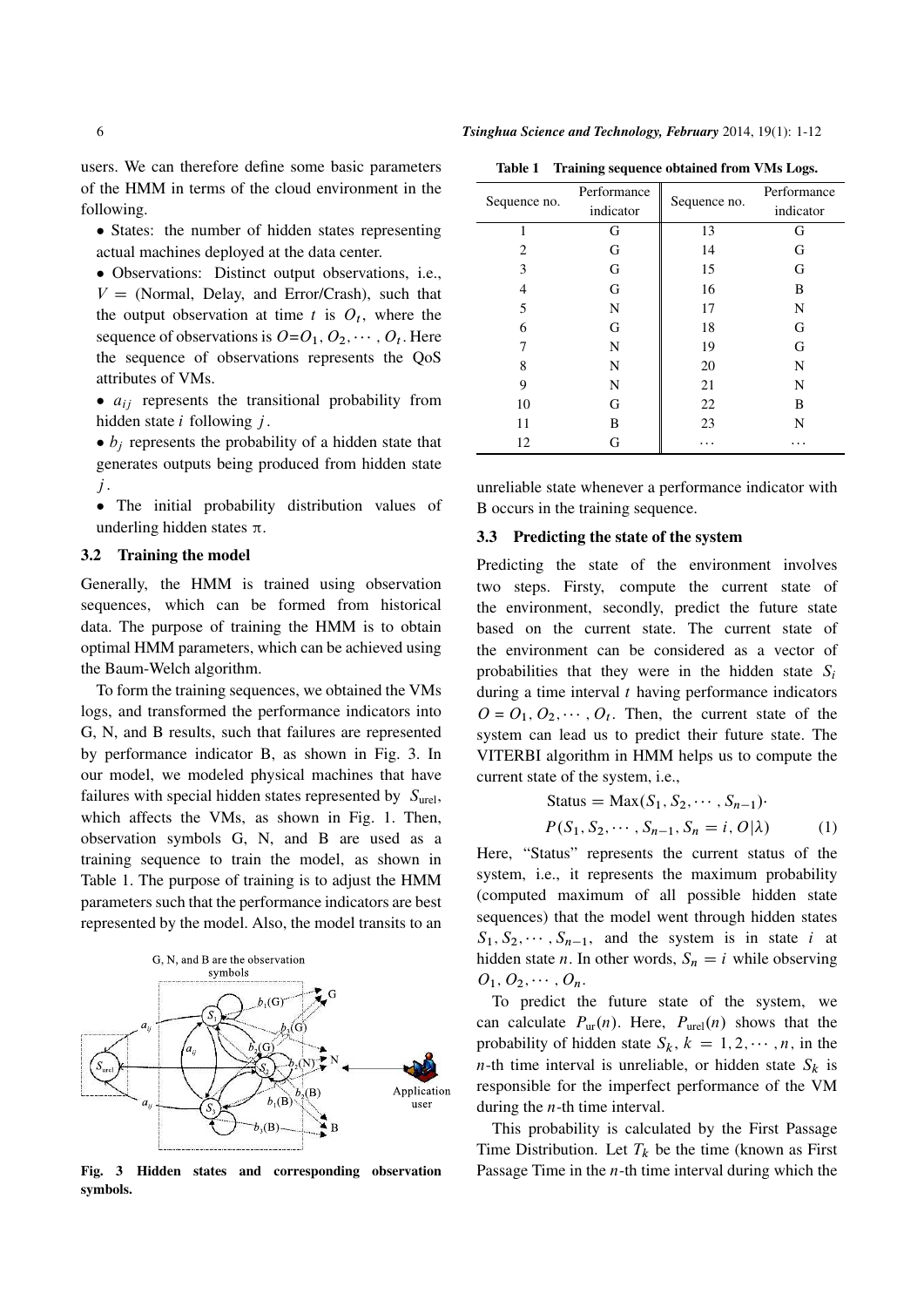VM performs imperfectly. Then,  $T_k = \min(n \ge k \ge 1$  $0: S_k = S_{\text{ure}}$ ). Here,  $S_k$  represents the hidden state at time  $k$  during the *n*-th time interval. The probability distribution among the hidden states can be computed as shown below:

$$
P_{\text{urel}}(S_k) = \sum_{i=0}^{n} P(T_k \leq n | S_j = i) P(S_j = i),
$$
  
s.t.  $j = 0$  (2)

Where  $P(S_i = i)$  is the probability that the system is in hidden state  $j$  at the current time, as computed in Eq. (1).  $P(T_k \le n | S_i = i)$  is the probability of going through the hidden state during the  $n$ -th time interval starting from  $j = 0$ , which can be computed recursively. Equation (2) represents the probability distribution, where hidden state  $S<sub>urel</sub>$  caused the VM to perform imperfectly during the time interval  $k$ , and this can be further scrutinized using dynamic programming to efficiently compute for various time intervals.

By computing the probabilistic behavior of physical machines using HMM, it is easy for the users to determine the number of nodes that will need to be allocated or de-allocated in future in the current IaaS infrastructure.

## 4 Existing Methodologies

The ability to estimate the acquisition of nodes at runtime in a cloud environment is an important, yet challenging research area. The performance of enterprise applications running in a virtualized environment depends mainly on three aspects, i.e., computing, storage, and networking<sup>[20]</sup>. Although the performance characteristics of VMs are almost similar to those of the underlying physical machines<sup>[5]</sup>, the reliability or performance of these characteristics significantly affects the performance of applications deployed in such environments. Most studies have analyzed these attributes, and have proposed different frameworks.

## 4.1 Computing virtualization

Various papers[3, 10, 12, 13, 16, 21] have surveyed different issues, such as security threats and cloud node allocation policies in IaaS, and different papers have also discussed various solutions. Although cloud computing has gained enormous popularity in the solving of scalability problems, service providers still suffer from different issues regarding the scalability, such as how to ensure that different enterprise applications efficiently utilize the existing allocated resources, and how to determine when the provider should invest more resources to fulfill current demands. Buyya et al.<sup>[6]</sup> suggested a simple model to quantify the performance of resource allocation policies in cloud environments. Li et al.<sup>[4]</sup> suggested two adaptive algorithms, i.e., Adaptive List Scheduling (ALS) and Adaptive Min-Min Scheduling (AMMS) for resource allocation and task scheduling for cloud systems. In their model, they assumed a cloud system to be a heterogeneous system, and used a directed acyclic graph to schedule tasks. Caron et al.<sup>[1]</sup> and Wu et al.<sup>[22]</sup> suggested a two-stage approach using a mediator to forecast the demand for cloud computing resources. In the first stage, the mediator acquires usage probabilities from a buyer for the next period to schedule workloads, and in the second stage, the mediator predicts whether the cost can be reduced by acquiring resources over a long period. The problem with this approach is that it is based on the probabilistic values provided by the buyer. Kang et al.<sup>[23]</sup> proposed Diagnosing Application Performance Anomalies (DAPA) for virtualized infrastructures, which consists of several customized statistical techniques. The main purpose of this model is to ensure the proper allocation of resource capacities. Furthermore, this model is capable of capturing the quantitative relationship between the application performance and virtualized environments. Caron et al.<sup>[24]</sup> suggested an approach to predict the workload by identifying similar load patterns that existed previously. According to their strategy, repetitive behavioral patterns are observed in a cloud when a client accesses applications from that cloud. This behavior can be used to predict the future behavior of the same cloud. To achieve their goal, they have modified the famous Knuth-Morris-Pratt (KMP) string matching algorithm, and utilized the real-world traces from a production grid. While migrating applications from the physical infrastructure to a virtualized platform, users do not have a clear idea of whether the application will run better than before. In addition, the user does not know how many resources they need to acquire before migration to a cloud environment. Benevenuto<sup>[25]</sup> has presented a series of performance models to predict the performance of such applications that will migrate from a physical machine to a virtualized environment. They proposed a simple queuing model for the performance prediction.

Banerjee et al.<sup>[26]</sup> extended the traditional approaches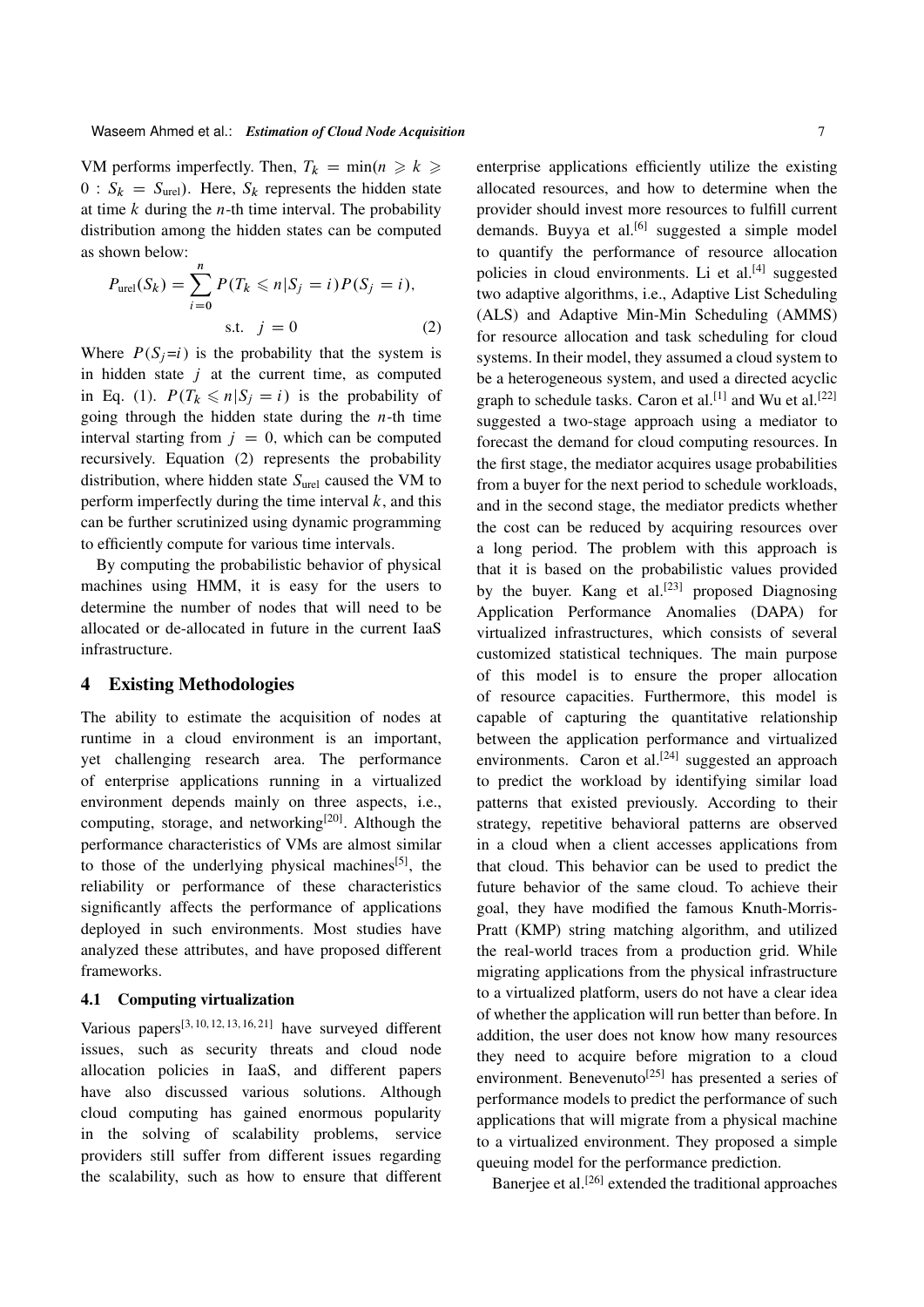for performing a reliability analysis, and proposed a model that can be used to assess the workload and reliability of SaaS applications. Their model revolves around data logs, and their study shows that data log filtration is the most important aspect when assessing and evaluating the reliability. Frncu<sup>[27]</sup> used component-based architecture to handle the workload issue in enterprise applications running in cloud environments. In their proposed method, they allocated every application component on every needed node in the cloud. According to their experiments, this will prevent the unnecessary allocation of additional nodes, and the system will continue to work even if only one node is active, giving the impression that it is a highly available system. To achieve high availability in a cloud environment, the client accesses VMs deployed on a physical server. Pearce et al.<sup>[16]</sup> and Buyya et al.[6] have discussed various issues in VM allocation policies that may lead to a performance bottleneck for different kinds of applications running in a cloud environment. Based on their defined architecture, the proposed model will utilize a better pricing model in the selection of the cloud provider. A group of researchers in academia and industry are of the view that the existing performance bottlenecks in cloud environments are mainly caused by virtualization. Barham et al.<sup>[28]</sup>, Padala et al.<sup>[29]</sup>, Quetier et al.<sup>[30]</sup>, and Soltesz et al.<sup>[31]</sup> compared specific virtualization techniques such as full virtualization and container-based virtualization. Huber et al.[32] have proposed a systematic approach for analyzing factors influencing the performance of virtualized environments. Huber et al.<sup>[32]</sup> have proposed a generic performance prediction model for two different types of hypervisor architecture. The main purpose of their model is to estimate the performance overhead for the execution of services in a virtualized environment. Bankole and  $A^{i[33]}$  have suggested a systematic model for the efficient scaling of VMs. In their model, they evaluated the TPC-W benchmark web application using three machine-learning techniques, i.e., Support Vector Machine (SVM), Neural Networks (NN), and Linear Regression (LR). Apart from the performance estimation, they identified some general factors that influence the performance, including I/O and network-intensive applications.

#### 4.2 Storage virtualization

In a virtualized environment, I/O intensive applications such as storage applications can easily experience bottlenecks and performance degradation. Noorshams and Kounev<sup>[34]</sup> proposed a systematic approach for the analysis of the performance of I/O intensive applications. Kraft et al.[35] proposed two approaches to predict the performance of I/O intensive applications using queuing theory. In the first approach, they presented a solution for homogeneous workloads, whereas the second approach deals with heterogeneous workloads. Because resource sharing has a direct impact on the system performance, Huber et al.[36] produced a generic approach to predict the performance overhead of services running in a cloud environment. He performed his experiments on two famous hypervisor architectures, i.e., Citrix XenServer 5.5 and VMware ESX 4.0. However, the two key stakeholders, namely the system administrator and application developer, would have their own concerns as far as storage virtualization is concerned. The system administrator considers that the impact of changes in system setting is important for storage performance, while the application developer considers the response time of storage requests to be helpful in predicting the performance of the overall application. Bruhn<sup>[37]</sup> suggested a systematic performance analysis and evaluation approach for I/O intensive applications in a virtualized environment. Kundu et al.<sup>[38]</sup> proposed an artificial neural network-based model to analyze and predict the performance of virtualized environments. To study the performance of I/O intensive applications for scalable networking, Wiegert et al.[39] analyzed the performance by improving the internal setup of an I/O virtual machine monitor. In experiments, they considered various macro and micro configurations. Then, they proposed a systematic model for analyzing scalable networking for multi-core platforms. For a cloud-based real time distributed system used for online financial transactions such as banking or e-commerce, where large amounts of data are processed, there is a need for a reliable performance monitor tool. Chambliss et al.<sup>[40]</sup> proposed a Service Level Enforcement Discipline for Storage (SLEDS) controller. This controller gauges the performance of a storage system in a statistical manner. The main objective of their work was to provide a seamless environment to the users accessing the storage devices in a cloud environment. Casale et al. $[41]$  suggested a simple model for predicting the impact of the consolidation on the storage I/O performance in the cloud. They used a measurement-based approach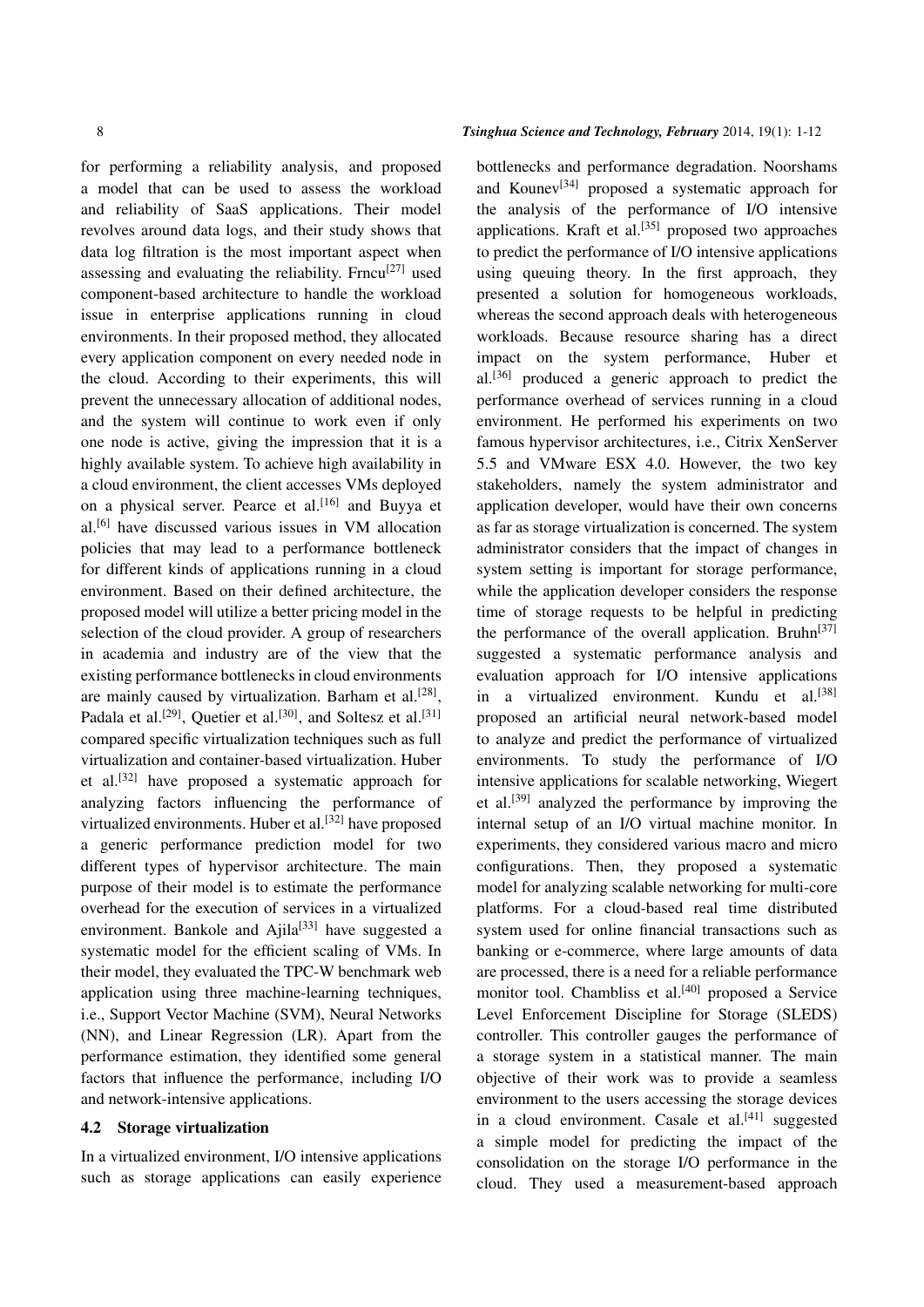for the storage workload characterization, which depends on blktrace- and tshark-type tools. Their main contribution was to define simple linear prediction models for throughput, response time, and read/write requests. Kraft et al. $[42]$  proposed a trace-driven approach for predicting the performance of storage devices in terms of the response time in a virtualized environment. They used a parameterized model, where parameters were obtained from the measurements obtained from VMs.

#### 4.3 Network virtualization

The final aspect of the performance analysis of a cloud environment is the network infrastructure in both the virtualized and dynamic environments. Due to the large amount of load sharing and increasing density of cloud data (for instance, the large volume of network traffic over a single physical link), there is a drastic increase in the network end points in a virtualized environment<sup>[20]</sup>. This makes it difficult for the users to analyze the performance at runtime. Similarly, there is still a need for a standard and reliable model for network virtualization for cloud-based systems[20]. Existing methodologies<sup>[43,44]</sup> that evaluate the performance of network virtualization are based either on protocollevel simulation models or black-box models. These models have their own deficiencies, e.g., the blackbox model does not consider the internal structure of the network, whereas the simulation model focuses only on specific parts of the network. They also ignore the link between applications and services. For instance, in Ref. [45], the authors proposed a modeling approach called Syntony. The purpose of using this approach is to model the On demand Distance Vector protocol and then to simultaneously compare the OMNeT++ implementation and model-based analysis. Similarly, to evaluate the performance of the ESRO transport protocol, de Wet and Kritzinger<sup>[46]</sup> used proSPEX. Nonetheless, in both approaches, the authors proposed a solution for modeling specific network protocols only, whereas Becker et al.<sup>[43]</sup> considered the network as a black box, and did not explore the underlying details. Following on from Ref.  $[43]$ , Puigjaner<sup> $[44]$ </sup> discussed both the classical black-box and low-level simulation approaches in his performance-modeling approach. Most of the existing methodologies have evaluated the performance at a later stage during system deployment or system execution. Nonetheless, the ability to predict the performance early in the design phase can result in savings of time, resources, and money. Huber et al.[47] proposed a Palladio Component Model based performance prediction model in an industrial environment. The model was designed to predict the performance of the system at an early stage of its development. They performed their experiments on IBM systems and validated their model by measuring data on the system  $z$ 9. Verboven et al.<sup>[48]</sup> proposed a performance model for unexpected variances in the workload performance. Furthermore, to support vector machines, they suggested a novel approach using classification and regression capabilities.

## 4.4 Hidden Markov model

The HMM has already been used in various papers for analyzing the QoS attributes of systems running in a distributed environment. Nonetheless, they have their own issues, constraints, and shortcomings. For example, Chen et al. $[49]$  designed a framework to evaluate the survivability of SOA-based application using the HMM. They monitored activities based on service logs or run-time statistics provided by the service provider. Nonetheless, this approach depends on the data provided by the service provider; furthermore, the author did not discuss the hidden states or probabilistic insight of WSs. Using HMM, Rahnavard et al.[50] detected anomalies in WSs. Their designed framework can be used to detect intrusions in WSs. However, this model is not applicable to gauge the QoS attribute of the overall WS. Salfner<sup>[19]</sup> categorized and distinguished patterns of errors using HMM which may lead to failures, and he also predicted the future occurrence of failures or errors. The assessment model by  $WS^{[51]}$  used this model to assess failures during certain times in the future. Their model linked the response time variance with network states only. However, in reality, along with network states, there are other factors that can affect response time. Therefore, we considered HMM for analyzing underlying hidden states of a target web service.

In short, HMM has already been successfully used to analyze various aspects of distributed computing systems. Therefore, in this paper, we proposed a model based on HMM for estimating cloud node acquisition.

## 5 Conclusions

In an IaaS infrastructure, service users access VMs that are deployed on physical machines. Nonetheless,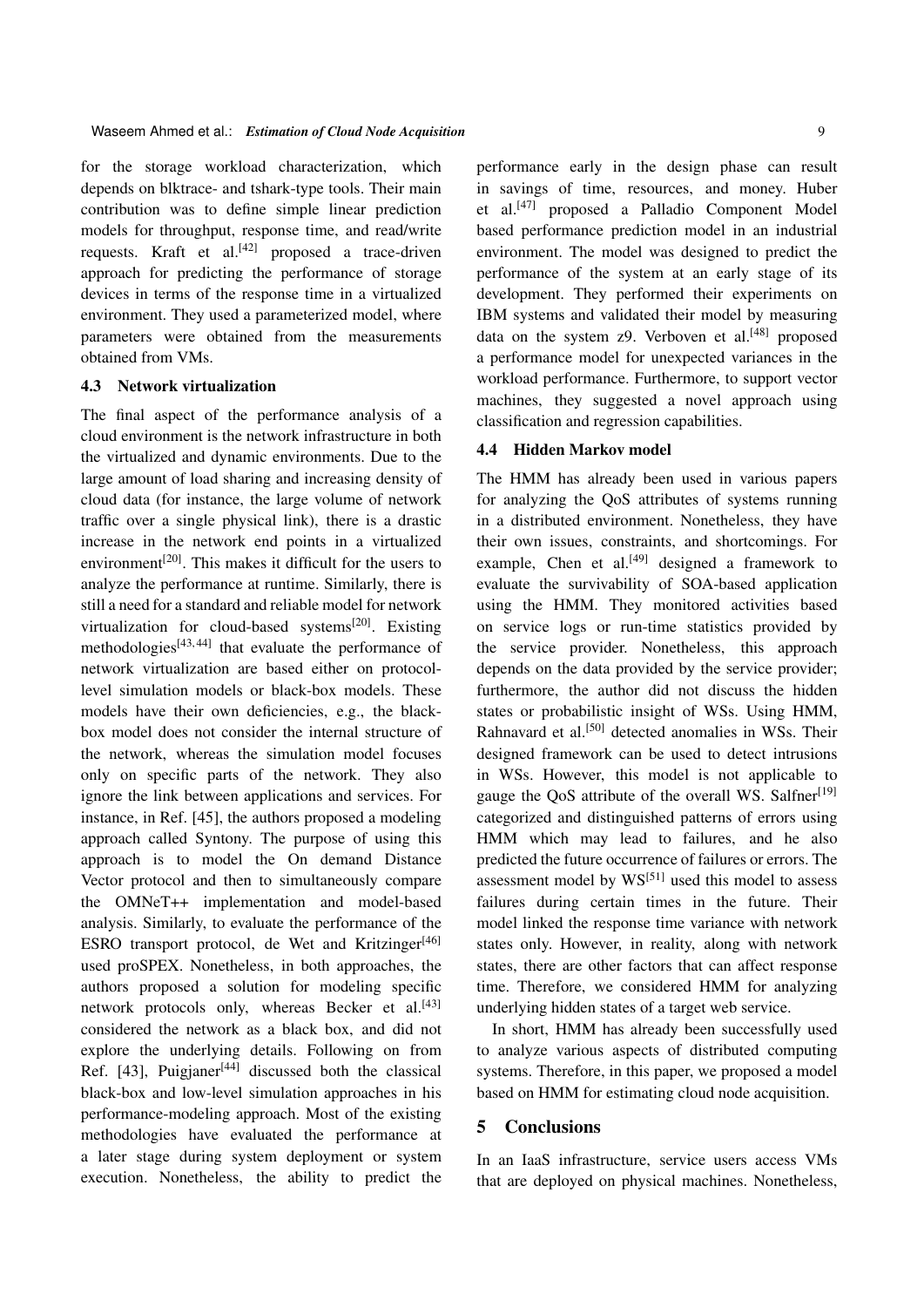they cannot access real servers that are deployed on the companys' premises. A failure of the physical machines will terminate all of the VMs running on it, although various strategies are used to handle such issues, even though in this case, the damage would be comparatively larger than with traditional computing systems. In this paper, we have suggested a mechanism to analyze the probabilistic behavior of physical machines deployed on the service providers' premises, and then estimated the acquisition of cloud nodes by predicting their future state.

We used HMM to estimate the performance overhead of VMs by identifying the probabilistic relation among VMs and physical nodes deployed in the data center. We assumed that a cluster of physical machines contains a bad node, the failure of which will halt VMs that are running on it. Based on our prediction results, users can determine the number of VMs that can go down during a certain time period in future. Then, users can either select another cloud or acquire additional nodes in the same cloud to keep their system up and running.

#### Acknowledgements

This work was supported by the National Natural Science Foundation of China (Nos. 61373145 and 61170210), the National High-Tech Research and Development (863) Program of China (Nos. 2013AA01A213 and 2012AA012600), and the National Key Basic Research and Development (973) Program of China (No. 2011CB302505).

#### References

- [1] E. Caron, F. Desprez, and A. Muresan, Forecasting for grid and cloud computing on-demand resources based on pattern matching, in *Proc. IEEE CloudCom.*, 2010.
- [2] N. Huber, M. von Quast, M. Hauck, and S. Kounev, Evaluating and modeling virtualization performance overhead for cloud environments, in *1st International Conference on Cloud Computing and Services Science (CLOSER 2011)*, Noordwijkerhout, The Netherlands, 2011.
- [3] C. S. Pawar and R.B.Wagh, A review of resource allocation policies in cloud computing, *World Journal of Science and Technology*, vol. 2, no. 3, pp. 165-167, 2012.
- [4] J. Li, M. Qiu, J. W. Niu, Y. Chen, and Z. Ming, Adaptive resource allocation for preempt able jobs in cloud systems, in *IEEE International Conference on Intelligent Systems Design and Applications*, 2010, pp. 31-36.
- [5] B. Chen, C. Y. Lai, and Y. L. Huang, A performance mapping model for physical-to-virtual migration, in *Software Security and Reliability (SERE), 2013 IEEE 7*th *International Conference on*, 2013.

#### 10 *Tsinghua Science and Technology, February* 2014, 19(1): 1-12

- [6] R. Buyya, R. Ranjan, and R. N. Calheiros, InterCloud: Utility-oriented federation of cloud computing environments for scaling of application services, in *Algorithms and Architectures for Parallel Processing*, Springer, 2010, pp. 13-31.
- [7] Y. Demchenko, J. Ven der Ham, R. Strijkers, and M. Ghijsen, Generic architecture for cloud Infrastructure as a service (IaaS) provisioning model, Release 1. SNE Techn. Report SNE-UVA-2011-03, http://staff.science.uva.nl/~demch/worksinprogress/sne2011techreport-2011-03-clouds-iaasarchitecture-release1.pdf, 2011.
- [8] D. Armstrong and K. Djemame, Performance issues in clouds: An evaluation of virtual image propagation and I/O paravirtualization, *The Computer Journal*, vol. 54, no. 6, pp. 836-849, 2011.
- [9] A. Quiroz, H. Kim, M. Parashar, N. Gnanasambandam, and N. Sharma, Towards autonomic workload provisioning for enterprise grids and clouds, in *Grid Computing, 2009 10th IEEE/ACM International Conference on*, 2009, pp. 50-57.
- [10] Q. Zhang, L. Cheng, and R. Boutaba, Cloud computing: State-of-the-art and research challenges, *Journal of Internet Services and Applications*, vol. 1, no. 1, pp. 7-18, 2010.
- [11] W. Ahmed and Y. Wu, A survey on reliability in distributed systems, *Journal of Computer and System Sciences*, vol. 79, no. 8, pp. 1243-1255, 2013.
- [12] L. Vaquero, L. Rodero-Merino, and D. Moran, Locking the sky: A survey on IaaS cloud security, *Computing*, vol. 91, no. 1, pp. 93-118, 2011.
- [13] A. Iosup, R. Prodan, and D. Epema, Iaas cloud benchmarking: Approaches, challenges, and experience, in *Proc. of the Intl Conf. on High Performance Networking and Computing (SC)*, 2013.
- [14] C. Procter, Virtual servers; real problems, http:// www.continuitycentral.com/virtualserversrealproblems.pdf, 2007.
- [15] W. Ahmed and Y. Wu, Probabilistic QoS analysis of web services, in *Network and Parallel Computing*, Springer, 2013, pp. 393-404.
- [16] M. Pearce, M. Zeadally, and R. Hunt, Virtualization: Issues, security threats, and solutions, *ACM Comput. Surv.*, vol. 45, no. 2, pp. 1-39, 2013.
- [17] P. Kedia, R. Nagpal, and T. P. Singh, Article: A survey on virtualization service providers, *International Journal of Computer Applications,* vol. 69, no. 24, pp. 36-42, 2013.
- [18] S. Ibrahim, B. He, and H. Jin, Towards pay-as-youconsume cloud computing, in *Services Computing (SCC), 2011 IEEE International Conference on*, 2011, pp. 370- 377.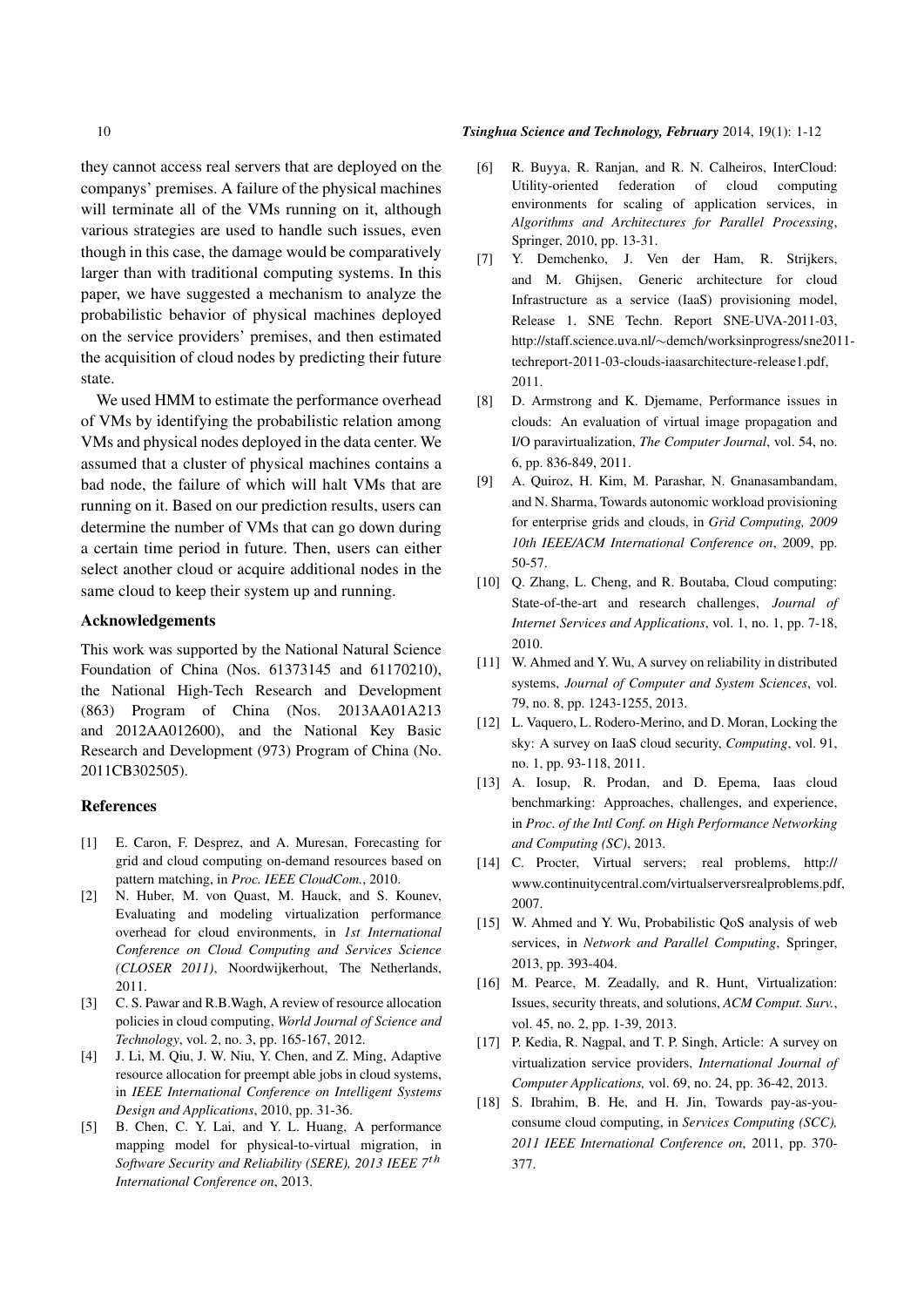- [19] F. Salfner, Predicting failures with hidden Markov models, in *Proceedings of 5th European Dependable Computing Conference*, 2005.
- [20] R. Piotr, Z. Steffen, and K. Samuel, A meta-model for performance modeling of dynamic virtualized network infrastructures, in *Proceedings of the 4th ACM/SPEC International Conference on Performance Engineering*, ACM, 2013.
- [21] C. S. Yeo and R. Buyya, A taxonomy of market-based resource management systems for utility-driven cluster computing, *Software Practice and Experience*, vol. 36, no. 13, article no.13811419, 2006.
- [22] F. Wu, L. Zhang, and B. Huberman, Truth-telling reservations, *Algorithmica*, vol. 52, no. 1, pp. 65-79, 2008.
- [23] H. Kang, X. Zhu, and J. L. Wong, DAPA: Diagnosing application performance anomalies for virtualized infrastructures, in *Proceedings of the 2nd Workshop on Hot Topics in Management of Internet, Cloud, and Enterprise Networks and Services*, San Jose, CA, USA, 2012, p. 16.
- [24] E. Caron, F. Desprez, and A. Muresan, Forecasting for grid and cloud computing on-demand resources based on pattern matching, in *Cloud Computing Technology and Science (CloudCom), 2010 IEEE Second International Conference on*, 2010, pp. 456-463.
- [25] F. Benevenuto, Performance models for virtualized applications, in *Frontiers of High Performance Computing and Networking-ISPA 2006 Workshops*, Springer, 2006, pp. 427-439.
- [26] S. Banerjee, H. Srikanth, and C. Bojan, Log-based reliability analysis of software as a service (SaaS), in *Software Reliability Engineering (ISSRE), 2010 IEEE 21*st *International Symposium on*, 2010, pp. 239-248.
- [27] M. E. Frncu, Scheduling highly available applications on cloud environments, *Future Generation Computer Systems*, vol. 32, pp. 138-153, 2014.
- [28] P. Barham, B. Dragovic, K. Fraser, S. Hand, T. Harris, A. Ho, R. Neugebauer, I. Pratt, and A. Warfield, Xen and the art of virtualization, presented at Symposium on Operating Systems Principles, 2003.
- [29] P. Padala, X. Zhu, Z. Wang, S. Singhal, and K. G. Shin, Performance evaluation of virtualization technologies for server consolidation, HP Labs Tec. Report, 2007.
- [30] B. Quetier, V. Neri, and F. Cappello, Scalability comparison of four host virtualization tools, *Journal on Grid Computing*, vol. 5, no. 1, p. 8398, 2007.
- [31] S. Soltesz, H. Potzl, M. E. Fiuczynski, A. Bavier, and L. Peterson, Container-based operating system virtualization: A scalable, high-performance alternative to hypervisors, *SIGOPS Oper. Syst. Rev.,* vol. 41, no. 3, pp. 275-287, 2007.
- [32] N. Huber, M. von Quast, F. Brosig, and S. Kounev, Analysis of the performance-influencing factors of virtualization platforms, *Lecture Notes in Computer Science,* vol. 6427, pp. 811-828, 2010.
- [33] A. A. Bankole and S. A. Ajila, Cloud client prediction models for cloud resource provisioning in a multitier web application environment, in *Service Oriented System Engineering (SOSE), 2013 IEEE 7th International Symposium*, 2013.
- [34] Q. Noorshams and S. Kounev, Experimental evaluation of the performance-influencing factors of virtualized storage systems, *Lecture Notes in Computer Science*, vol. 7587, pp. 63-79, 2013.
- [35] S. Kraft, G. Casale, D. Krishnamurthy, D. Greer, and P. Kilpatrick, Performance models of storage contention in cloud environments, *Software & Systems Modeling*, vol. 12, no. 4, pp. 681-704, 2013.
- [36] N. Huber, M. von Quast, F. Brosig, M. Hauck, and S. Kounev, A method for experimental analysis and modeling of virtualization performance overhead, *Cloud Computing and Services Science*, pp. 353-370, 2012.
- [37] D. Bruhn, Modeling and experimental analysis of virtualized storage performance using IBM systems as example, Master's degree dissertation, Karlsruhe Institute of Technology, Karlsruhe, Germany, 2012.
- [38] S. Kundu, R. Rangaswami, K. Dutta, and M. Zhao, Application performance modeling in a virtualized environment, in *High Performance Computer Architecture (HPCA), 2010 IEEE 16th International Symposium on*, 2010, p. 110.
- [39] J. Wiegert, G. Regnier, and J. Jackson, Challenges for scalable networking in a virtualized server, in *Computer Communications and Networks, 2007. ICCCN 2007. Proceedings of 16th International Conference on*, 2007, pp. 179-184.
- [40] D. D. Chambliss, G. A. Alvarez, P. Pandey, D. Jadav, J. Xu, R. Menon, and T. P. Lee, Performance virtualization for largescale storage systems, in *Reliable Distributed Systems, 2003. Proceedings of 22nd International Symposium on,* 2003.
- [41] G. Casale, S. Kraft, and D. Krishnamurthy, A model of storage I/O performance interference in virtualized systems, in *Distributed Computing Systems Workshops (ICDCSW), 2011 31st International Conference on*, 2011.
- [42] S. Kraft, G. Casale, D. Krishnamurthy, D. Greer, and P. Kilpatrick, IO performance prediction in consolidated virtualized environments, in *Proceedings of the 2nd ACM/SPEC International Conference on Performance Engineering*, ACM, 2011.
- [43] S. Becker, H. Koziolek, and R. Reussner, The Palladio component model for model-driven performance prediction, *Journal of Systems and Software*, vol. 82, no. 1, p. 322, 2009.
- [44] R. Puigjaner, Performance modelling of computer networks, in *Proc. of the IFIP/ACM Latin America Conf. on Towards a Latin American Agenda for Network Research*, New York, NY, USA, 2003, p. 106123.
- [45] I. Dietrich, F. Dressler, V. Schmitt, and R. German, SYNTONY: Network protocol simulation based on standard-conform UML2 models, in *Proc. of the ValueTools 07*, 2007.